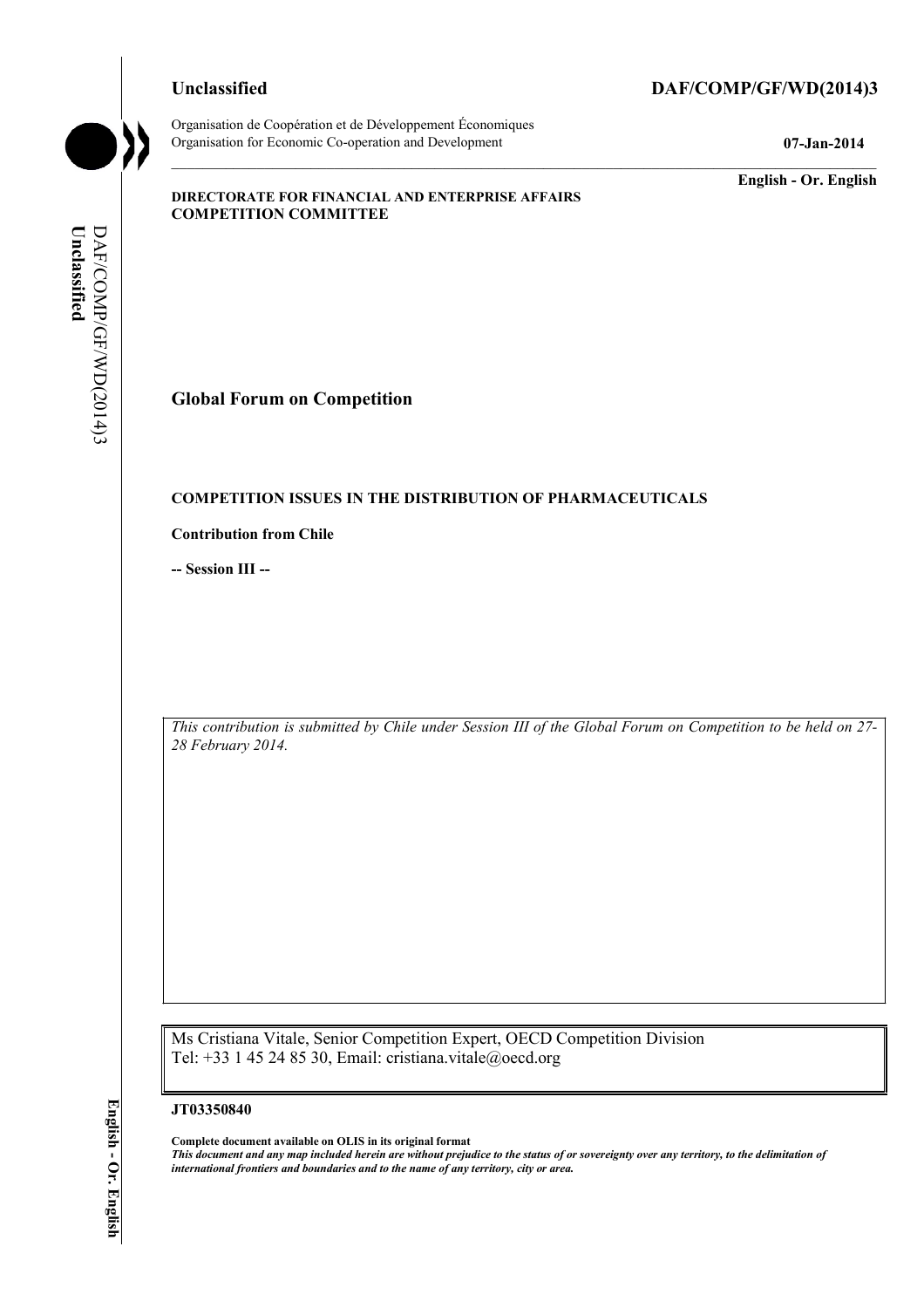### **COMPETITION ISSUES IN THE DISTRIBUTION OF PHARMACEUTICALS**

## **-- Chile --**

## **1. Introduction**

1. In Chile, competition remains an important tool for improving the availability, affordability and quality of pharmaceuticals. Recent data has shown that actions directed towards reducing the cost of health care in general, and pharmaceuticals in particular, may have a substantial impact on decreasing overall household expenditures, considering Chile has one the highest out-of-pocket medical spending levels in the OECD when measured as a proportion of final household consumption<sup>1</sup>. Although there is no official data regarding how much of this spending is due to pharmaceutical costs, leading scholars have estimated, using data from 2007, that expenditures on pharmaceuticals are responsible for 55% of households' total health expenditures<sup>2</sup>, which would also make Chile's one of the highest out-of-pocket expenditures in pharmaceuticals relative to total household expenditures<sup>3</sup>. There is no reason to believe this proportion has varied in any significant way in recent years.

2. Various distortions that may explain the high cost of pharmaceuticals to consumers can be identified among the several stages into which the Chilean distribution chain for pharmaceuticals is divided. One of the most notorious symptoms of these distortions is the important presence of brandedgenerics, i.e., drugs that have a laboratory or pharmacy brand associated with them and that cost substantially more than the non-branded generic version of the same drug. The other main issue in the Chilean pharmaceutical market is the high level of concentration in retail distribution, where three players control 95% of total pharmaceutical sales measured in value. Although there are important connections between these two problems, the distortions underlying them should be treated separately. As part of its advocacy efforts, the National Economic Prosecutor's Office (Fiscalía Nacional Económica, or FNE) has recently published a market study seeking to improve cooperation among health sector regulators in solving some of these issues<sup>4</sup>.

 $\frac{1}{1}$  Together with Mexico and Korea. OECD (2013), *Health at a Glance 2013: OECD Indicators*, OECD Publishing, p. 141.

 $\overline{2}$  Cid Pedraza C, Prieto Toledo L. "El gasto de bolsillo en salud: el caso de Chile, 1997 y 2007", *Rev Panam. Salud Pública*, 2012; 31(4)310–16: "El componente principal del gasto de bolsillo de los hogares es el gasto en medicamentos con un 55% del gasto total de bolsillo en 2007, siendo proporcionalmente más importante en los quintiles más bajos" (*Ibíd*., pp. 312-313).

<sup>3</sup> Considering the OECD average share of out-of-pocket medical spending in pharmaceuticals relative to total healthcare spending is 36,6% (OECD (2013), *Op. Cit.*, p. 141.)

<sup>4</sup> FNE, "Estudio sobre los efectos de la bioequivalencia y la penetración de genéricos en el ámbito de la libre competencia", Available at: http://www.fne.gob.cl/wp-content/uploads/2013/09/estu\_001\_2013.pdf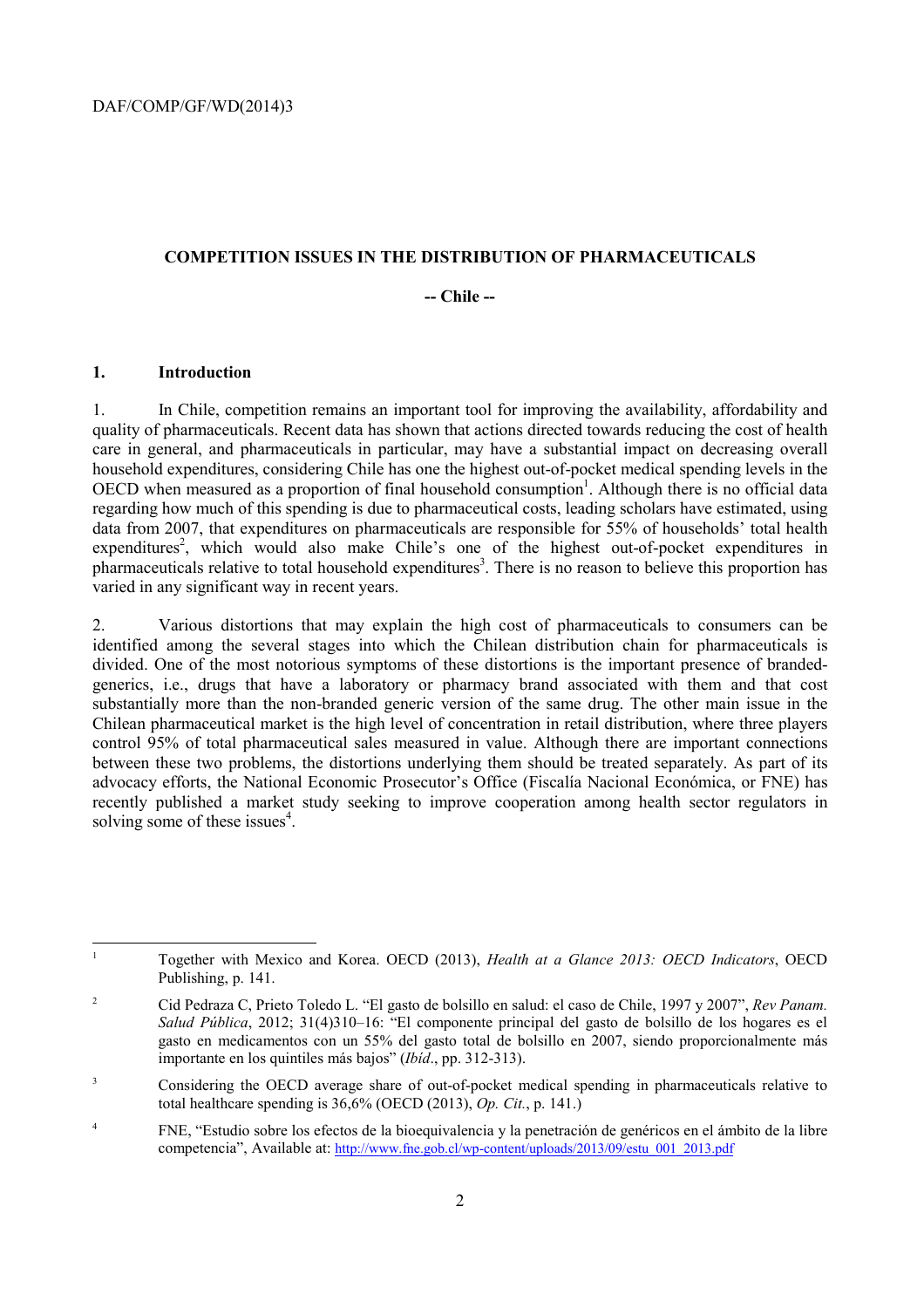# **2. Branded pharmaceuticals and distortions at the prescription stage**

3. There are various ways in which pharmaceuticals may be classified based on the manner in which they are being developed and marketed. We find four different types of pharmaceuticals in the Chilean market:

- *Originators*: the laboratory that produces the pharmaceutical also owns the drug's patent(s).
- *Branded generics*: the laboratory that produces the pharmaceutical uses an expired patent owned by another laboratory. The producer markets the pharmaceutical under a commercial name different from the drug's international nonproprietary name (INN).
- *Pharmacy*-*branded generics or store (private) branded generics*: the pharmaceutical is produced by a third party and commercialized under a private label owned by the distributor. The third party is normally vertically integrated with the retailer through ownership, though there are cases of vertical integration by contract.
- *Generic drugs or non-branded generics*: the laboratory that produces the pharmaceutical uses an expired patent owned by another laboratory and markets the product under its INN.

4. In the last four years, the marketshare of non-branded generics has fallen steadily both in terms of volume as well as the quantity of the units sold (-14.6% between 2008 and 2012). At the same time, the number of units sold of originator pharmaceuticals, branded generics and pharmacy-branded drugs has increased, as has their market share in terms of volume. By 2012, branded generics had a 38.6% market share in terms of volume, and a 46.5% market share in terms of value, while non-branded generics accounted for 28.5% of the units sold and 5.3% of the pharmacies' income. Though pharmacy-branded generics still have a small market share (7% in terms of value and 12.3% in terms of volume), their sales volume has increased dramatically since  $2008$  (62.6% between 2008 and  $2012$ )<sup>5</sup>.

5. Changes in market share may be difficult to explain if differences in prices are considered. The Research Department of the Chilean Economics, Development and Tourism Ministry has estimated that while the average non-branded pharmaceutical costs about 562 Chilean pesos (approximately \$1.1 USD), branded generics on average cost 6.5 times more, and pharmacy branded generics three times more<sup>6</sup>. This difference increases substantially for certain active ingredients, especially when considering pharmaceuticals used in the treatment of critical and chronic diseases<sup>7</sup>. Furthermore, there are no evident differences in quality that may explain these price differences or increases in market share. Unlike the regulatory standards that must be met in the United States and the EC, until very recently, Chilean generic pharmaceuticals did not have to prove bioequivalence to the originator in order to be sold, which means that Chilean generic products, whether branded or non-branded, could not assure interchangeability<sup>8</sup>.

*Id.*

 5 Ministerio de Economía, División de Estudios (2013), *El mercado de medicamentos en Chile*, p. 9. Available at: http://www.economia.gob.cl/wp-content/uploads/2013/04/Boletin-Mercado-de-Medicamentos.pdf (This study considers only the retail market. All market shares may vary substantially if the public market –public hospitals– is considered, though there is no aggregated data currently available).

<sup>6</sup>

<sup>7</sup> SERNAC (2013), Estudio comparativo de precios de Productos: Bioequivalentes v/s de Referencia, Área Metropolitana, Available at:: http://www.sernac.cl/comparacion-de-precios-de-productos-bioequivalentes-vs-dereferencia-area-metropolitana-marzo-2013/

<sup>8</sup> In other words, Chilean generics must be classified as "multisource pharmaceutical products" according to the WHO: "*Multisource pharmaceutical products*: Pharmaceutically equivalent or pharmaceutically alternative products that may or may not be therapeutically equivalent. Multisource pharmaceutical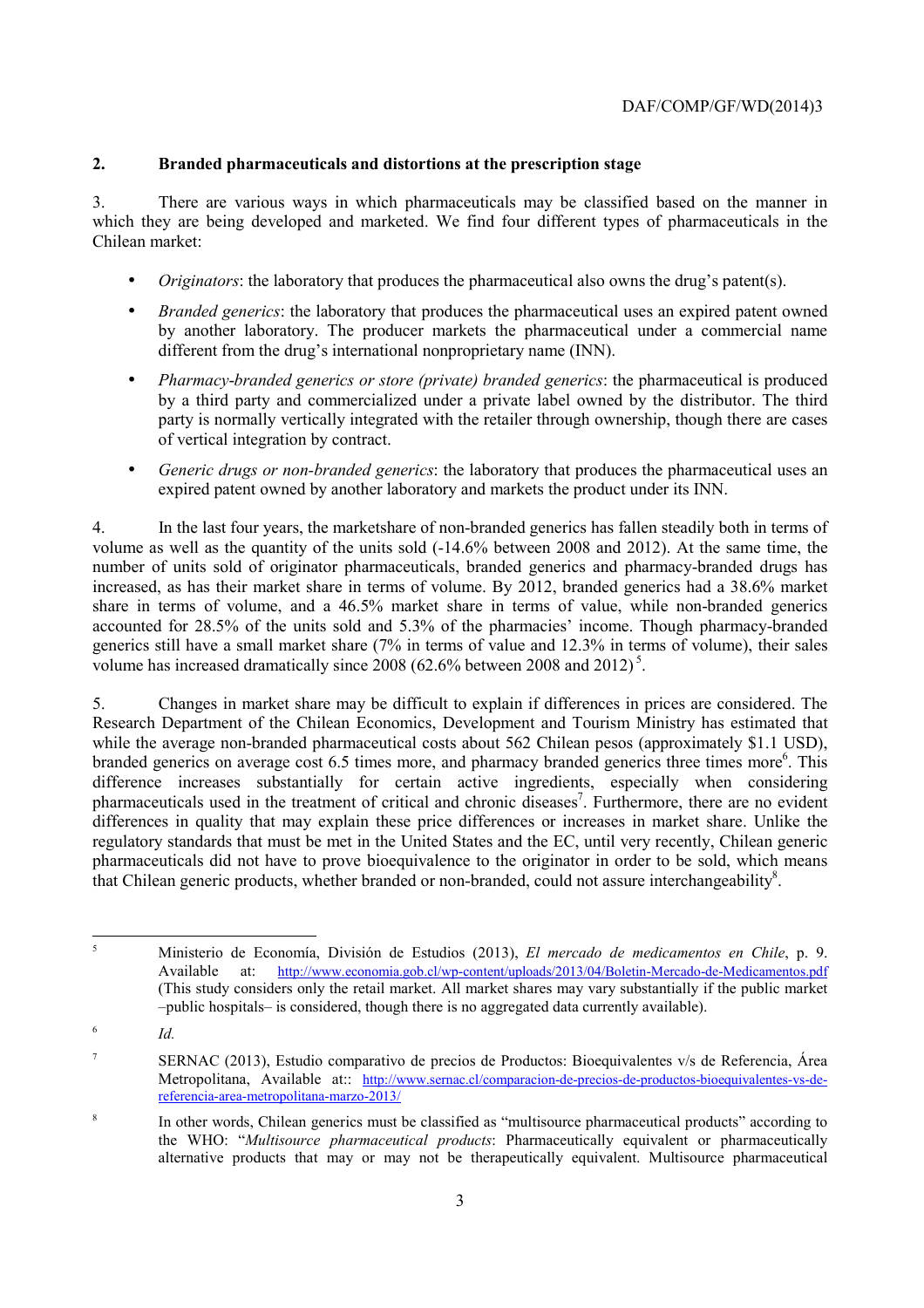# DAF/COMP/GF/WD(2014)3

1

6. The lack of independently determined therapeutic equivalence between originators and generic drugs has given doctors a justification to oppose legislation or regulations compelling them to prescribe pharmaceuticals by their INN. Doctors in Chile tend to prescribe pharmaceuticals of a specific brand, which consumers cannot legally substitute at the point of sale. Although this practice may be motivated by reasonable doubts about the quality of generic pharmaceuticals, it also raises agency costs due to important economic incentives provided to doctors by laboratories, which distort the relationship between doctors and their patients. While giving economic incentives to doctors is illegal in Chile, this conduct has high detection costs and has been difficult to distinguish from legal promotional and informational activities realized by pharmaceutical producers. Nevertheless, even legal promotional efforts done by generic producers tend to influence doctors' brand sensibility and prescription patterns, artificially driving patients' consumption towards expensive branded pharmaceuticals with little or no quality justifications.

7. Recent legislative action in Congress and policies driven by the Chilean Ministry of Health are tending towards bioequivalence at the manufacturing level. Coupled with compulsory INN prescriptions, regulatory reform is seeking to guarantee full pharmaceutical interchangeability. This may substantially broaden consumer choice and channel competition towards prices instead of promotional efforts aimed at doctors.

8. As of December 19, 2013, 310 pharmaceutical products have been certified as bioequivalents in Chile. This broadens consumer choice since users can replace prescribed pharmaceuticals with bioequivalent products without the need to acquire a new prescription from their doctor. Also, a new Prescription Drugs Act (Ley de Fármacos) is being discussed in Congress, which aims to broaden competition by implementing a "must carry" list of bioequivalent products, among other improvements.

## **3. Branded pharmaceuticals and distortions at the retail stage**

9. Although the practice is not lawful in Chile, substitution of the specific brand prescribed by the doctor at the point of sale is a common occurrence. Since the pharmacy has no obligation to keep a copy of the medical prescription except in certain cases, monitoring compliance with the prohibition is not feasible in practice. Though substitution may help consumers in gaining access to cheaper pharmaceuticals, this is not always the case, since pharmacy personnel are also subject to economic incentives by manufacturers for dispensing a higher number of units of particular brands.

10. Even in the absence of direct economic incentives by manufacturers, pharmacy personnel tend to prioritize dispensing store-branded generics that, while cheaper than regular branded generics, still cost considerably more than average non-branded generics. Notwithstanding legislative action aimed at controlling and prohibiting such economic incentives for pharmacy personnel, these regulations have been fraught with the usual limitations of "command and control" strategies (such as high monitoring costs and an increasing tendency to find ways to evade the prohibitions), due to the absence of any positive incentives encouraging the prescription of non-branded generics. Likewise, legislation authorizing supermarkets to sell pharmaceuticals has been discussed as a possible mechanism to reduce intermediation by pharmacy personnel and their influence on consumers' choice of OTC pharmaceuticals. Nevertheless, this proposal has not obtained sufficient support in Congress for it to be approved.

11. With respect to the high level of concentration in the retail distribution stage, three players (*Farmacias Ahumada S.A.* –FASA-, *Farmacias Cruz Verde S.A.* -Cruz Verde- and *Farmacias Salcobrand* 

products that are therapeutically equivalent are interchangeable." OMS (2006), WHO Expert Committee on Specifications for Pharmaceutical Preparations, Fortieth Report, Annex 7: Multisource (generic) pharmaceutical products guidelines on registration requirements to establish interchangeability, WHO Technical Report Series N°937, Geneva, p. 351.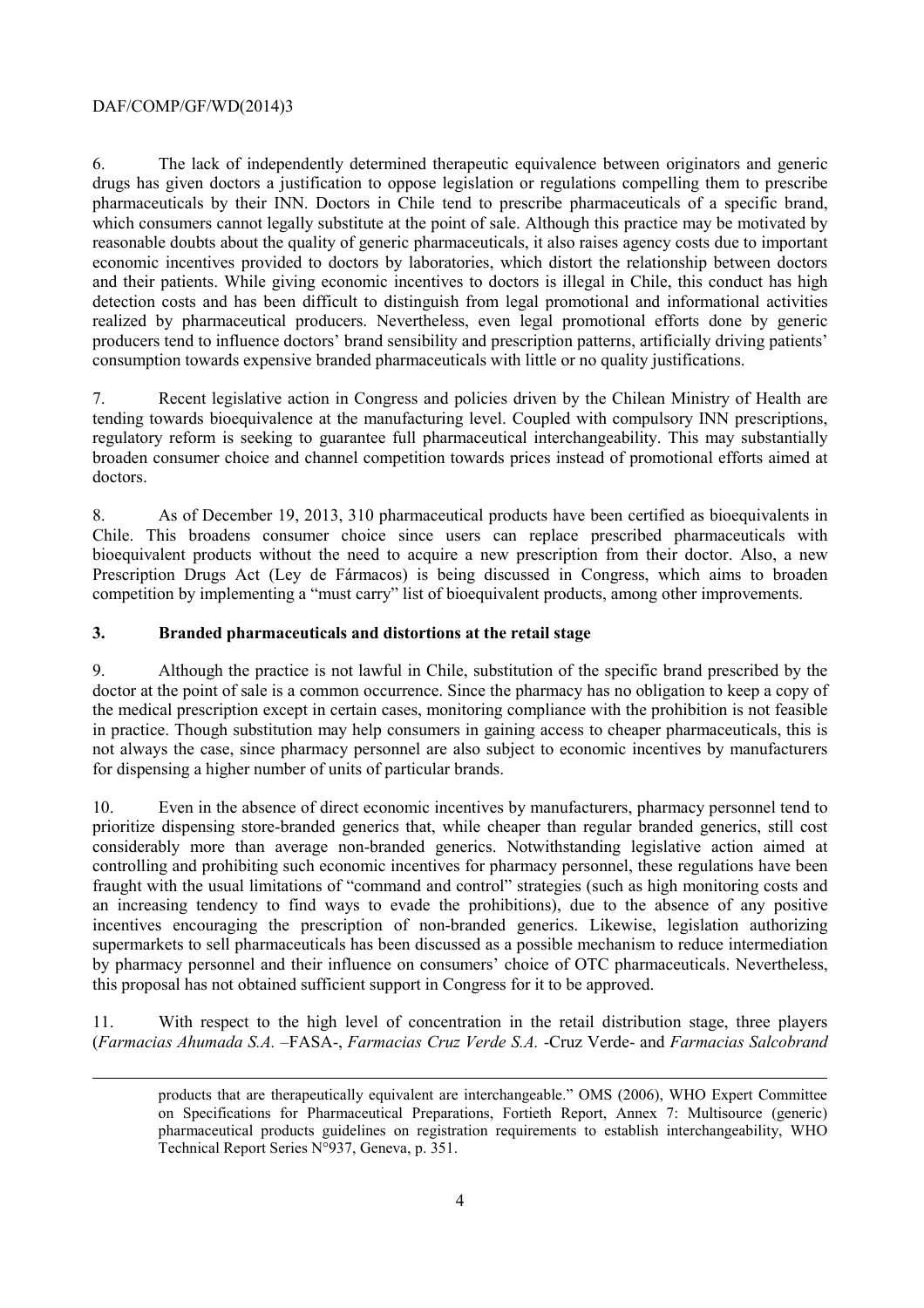## DAF/COMP/GF/WD(2014)3

*S.A.* –Salcobrand-) control 95% of total pharmaceutical sales measured in value <sup>9</sup>. Due to vertical integration, market structure at the retail level partially mirrors the high level of concentration at the wholesale level of the market, where the same three players (according to the most recent public data  $(2006)$ ) control 87% of the market<sup>10</sup>. While FASA and Salcobrand operate as closed wholesalers, meaning that they only sell pharmaceuticals to their vertically integrated counterparts, Cruz Verde's wholesaler SOCOFAR also sells pharmaceuticals to independent (non-integrated) pharmacies. If only the independent segment of the market is considered, SOCOFAR is by far the most important player at the wholesale level with a  $70\%$  market share<sup>11</sup>.

12. Concentration at the wholesale level, coupled with the pervasiveness of bundled discounts established by manufacturers, gives the three main retail distributors an important competitive advantage *vis-à-vis* their non-integrated competitors and has therefore contributed in maintaining market concentration. Even taking into account that bundled discounts may mean lower prices for consumers, the existence of a relatively small number of players raises the risk of coordinated behavior in the market, an outcome that actually took place in 2008 (as discussed) in the following section.

## **4. Pharmacies cartel case**

13. On December 9, 2008, the National Economic Prosecutor's Office filed a complaint with the Chilean Competition Tribunal (Tribunal de Defensa de la Libre Competencia, or TDLC) against FASA, Farmacias Cruz Verde and Farmacias Salcobrand for colluding on prices with the objective of ending a price war.

14. On March 23, 2009, one of the defendants, FASA, and the FNE reached a settlement agreement which was presented to the TDLC and approved on April 13, 2009. Under the terms of this settlement, FASA explicitly acknowledged certain conduct, and committed to provide relevant information that would establish the participation of the other pharmaceutical retail chains in the alleged collusion. FASA acknowledged its participation in the unlawful practices, and agreed to pay 1,350 Annual Tax Units (approximately US\$1.2 million), in what was defined as the "*equivalent of a fine*". In exchange, the FNE agreed to exclude FASA from trial, and to continue its prosecution only against Salcobrand and Cruz Verde.

15. On January 31, 2012, the TDLC ruled unanimously against the defendants, imposing fines of 20,000 Annual Tax Units or UTA (approximately US\$18.5 million) –the maximum applicable fine available under the law in force at the time of the events– on Farmacias Cruz Verde and on Farmacias Salcobrand for colluding in the market for distribution of pharmaceutical products. According to the decision, the existence of a collusive agreement between these drugstore chains and FASA to increase prices of at least 206 pharmaceutical drugs between December 2007 and March 2008 was proven beyond reasonable doubt, a higher standard of proof than the one needed in the TDLC. In each of the analyzed drug categories, the three drugstore chains had a combined market share between 70% and 99%.

16. The TDLC ruling established the existence of this illicit agreement on the basis of direct evidence, linking information contained in e-mails and statements from drugstore and pharmaceutical

<sup>-&</sup>lt;br>9 Ministerio de Economía, División de Estudios (2013), *Op. Cit.*, p. 4.

<sup>10</sup> Resolución 16/2006 (TDLC), (*Consulta de la Fiscalía Nacional Económica sobre Contrato de Franquicia de Socofar S.A.*). This data underestimates concentration at the wholesale level since it does not include the merger between FASA and D&S (which at the time had a 3.8% market share at the wholesale level) nor does it consider the fact that the retail stage is slightly more concentrated now than it was in 2006 where the same three players had a 90% market share.

<sup>11</sup> *Id.*